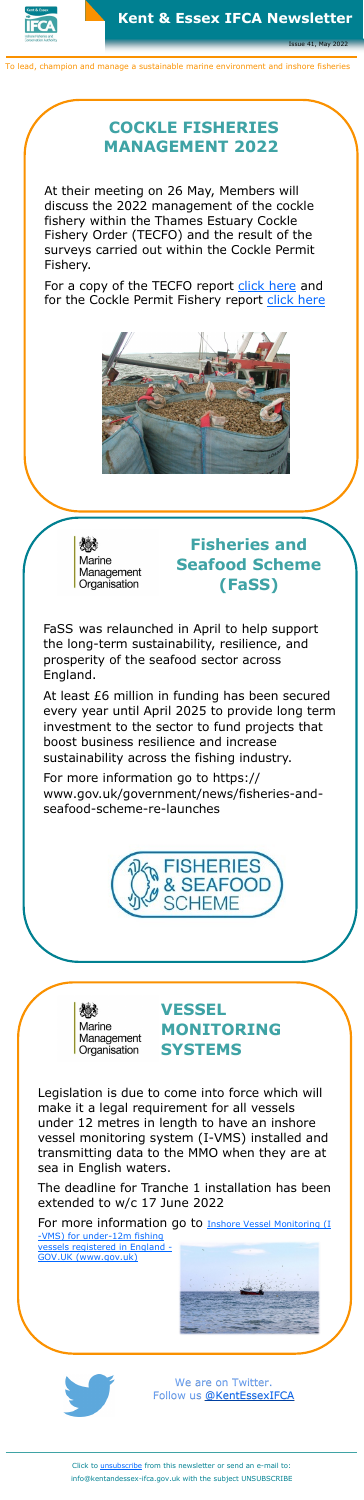

Issue 41, May 2022

To lead, champion and manage a sustainable marine environment and inshore fisheries



Port of London Authority are committed to cutting their carbon emissions to zero by 2040. For more information on how they intend to achieve this go to http:// www.pla.co.uk/Environment/2040-Net-Zero-Target



The Thames Green Scheme is an independent environmental performance indicator for UK inland waterways commercial and services operators to demonstrate their environmental performance for elements including on air quality, carbon, energy, water quality, litter, and waste. For more information go to https://greenscheme.pla.co.uk/



# **COMPLIANCE WITH KENT & ESSEX BYELAWS**

We have developed a number of stickers and information sheets that can be used by both commercial and recreational fishermen to check they are landing sizeable fish. If you would like one of these free stickers/information sheets then please ring us or email info@kentandessex-

ifca.gov.uk and we will be pleased to send them to you.



If you see anything that concerns you regarding a fishing activity in our district then ring us on 01843 585310.

#### **FISH LOCAL**

Fish local has been developed to support the Kent and Essex fishing industry, working together to deliver its world-class seafood to the public and trade.

Buying locally caught seafood from a fishmonger, fish stall, restaurant or even direct from the fisher is more sustainable and supports an industry we can be proud to have on our doorstep.

For more information on how and where to source local fish go to https:// fishlocal.org/#/